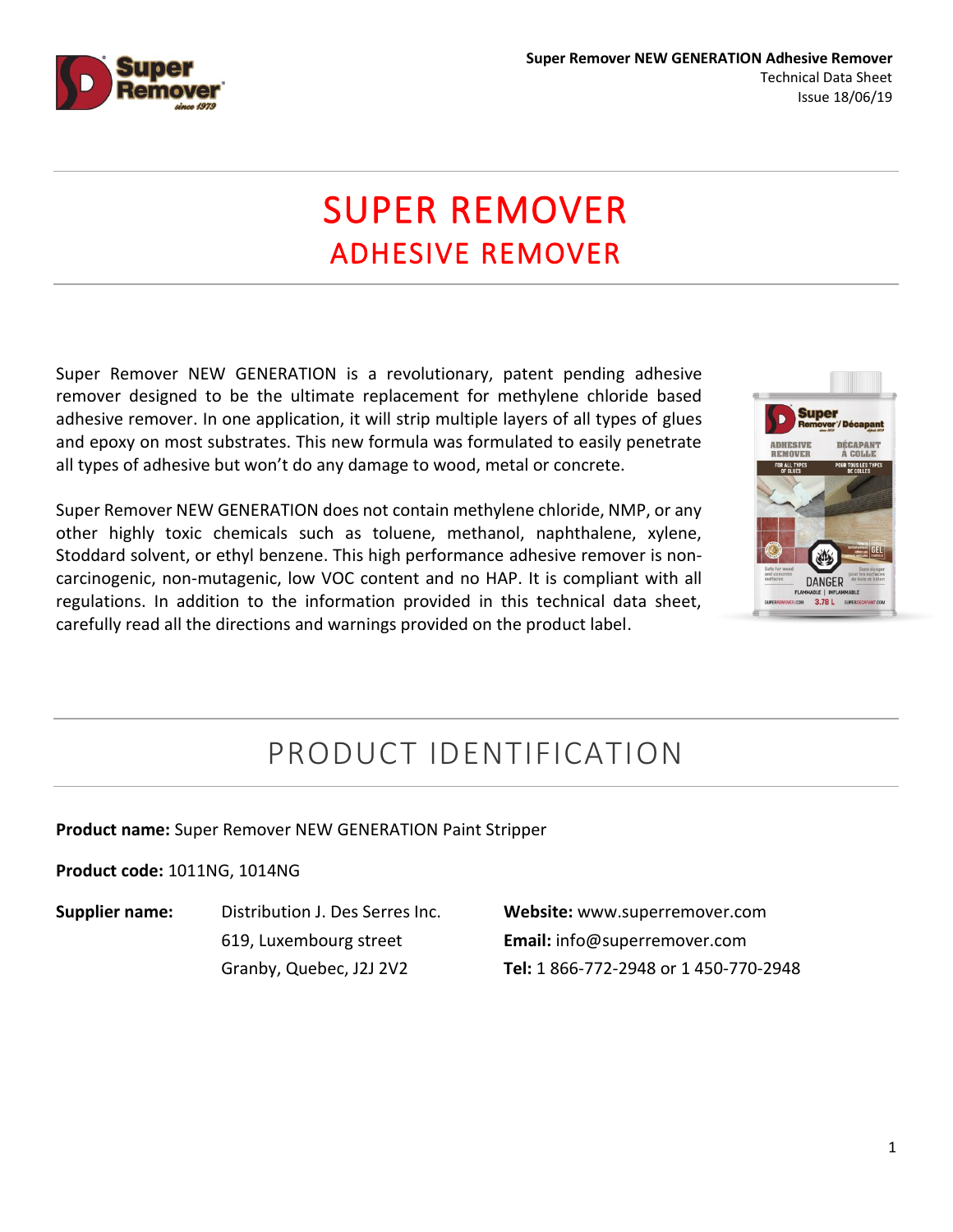

### BEFORE USING THE PRODUCT

### Personal Protective Equipment:

Always wear protective gloves and clothing as well as eye and face protection when using this product. For adequate hand protection, use Super Remover Stripping Gloves that provide a dual layer of protection (neoprene over natural rubber).

#### Appropriate ventilation requirements:

- **Residential and professional:** Use in a well ventilated area, preferably use outside. If used indoors, be certain to have a cross ventilation and fresh air circulating across the work area to reduce vapors accumulation.
- For industrial: Use local exhaust ventilation or other engineering controls to keep worker exposure to airborne contaminants below any recommended or statutory limits. Use explosion-proof ventilation equipment. The engineering controls also need to keep gas, vapor or dust concentrations below any lower explosive limits:

| Lower flammable/explosive limit | 2.6% at $25^{\circ}$ C |
|---------------------------------|------------------------|
| Upper flammable/explosive limit | 16.0% at 25°C          |

### Substrate Compatibility:

This product can be used for wood, metal, and concrete. Do not use this product on fiberglass, vinyl, linoleum, rubber, acrylic and plastic substrates. If you have another kind of substrate than the ones listed, please call our toll-free number 1 866-772-2948.

### Application Weather and Temperature:

For best results, use the product in a shaded area. If the surface is directly exposed to the sun, the product will evaporate and dry faster. If rainfall occurs, water will act as a neutralizing agent and the stripping reaction will stop. The product will provide the best performance if used when ambient temperatures are between 50°F to 85°F. The melting and boiling points for this product are:

| Melting/Freezing point              | $\vert$ <- 58°C (-72.4°F) |
|-------------------------------------|---------------------------|
| Initial boiling point/boiling range | >75°C (167°F)             |

### Surface Preparation:

Prior to starting your stripping project, be sure that the surface is clean and dry. Protect and cover all areas that are not designated to be stripped.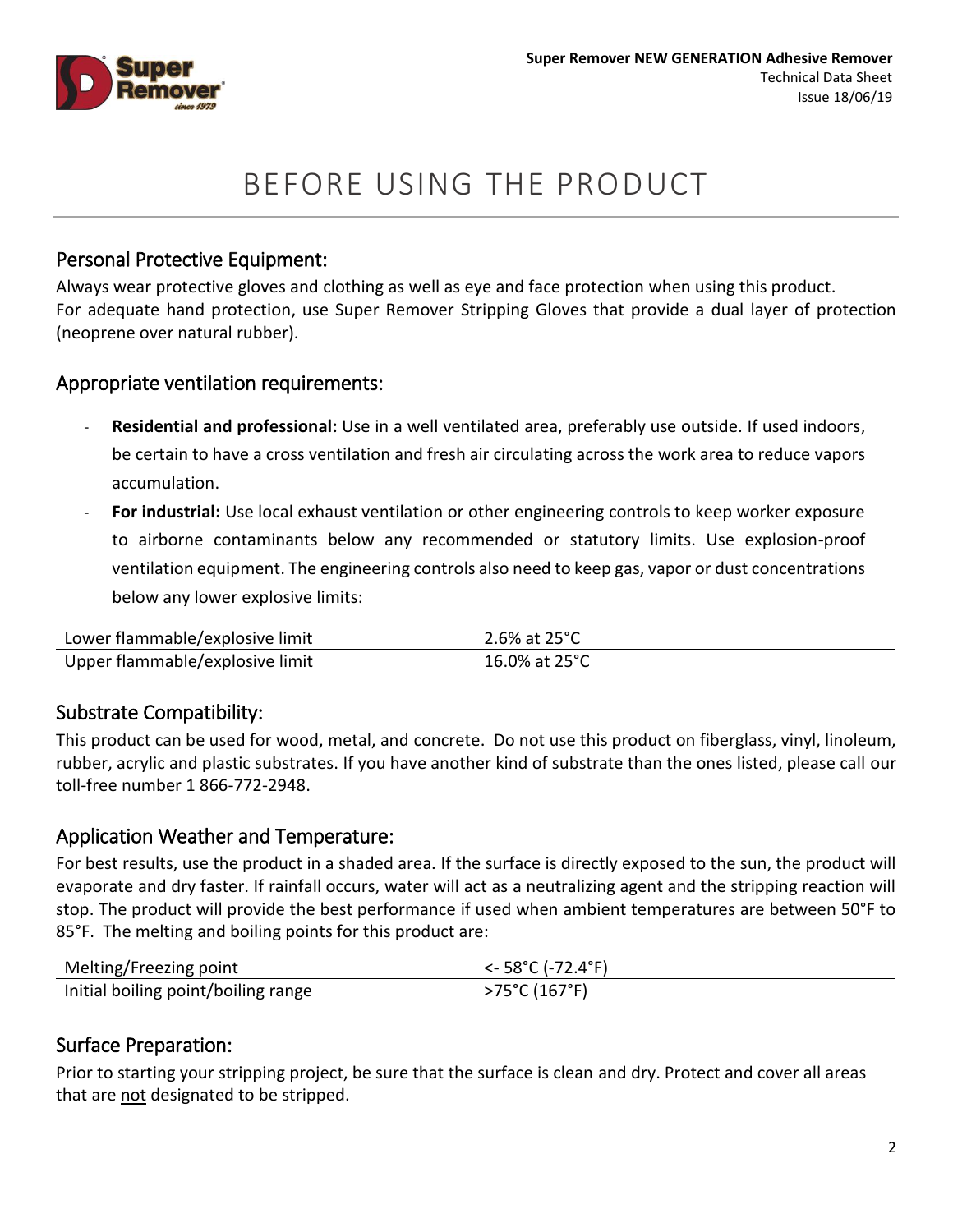

## USING THE PRODUCT

### Opening and Closing the Product:

To open this product, follow the procedure shown on the cap. Open the cap with caution since the contents of the product may be under pressure from excessive temperature variations encountered during shipping and handling. To avoid splatters when opening the cap, place a rag over the safety seal and open carefully. Close the cap tightly after each use, and wipe clean any excess product that is on the surface of the container. Store the container in a cool place, preferably less than 24°C and away from any direct sunlight.

### Test Area:

It is recommended to first conduct stripping within a small test area for each type of substrate and coating type prior to stripping the entire area. By first stripping a test area, the proper dwell time and thickness to apply the product can be properly determined **for yourspecific stripping project**. If this step is skipped, then it could result in:

1) The need for more than one adhesive remover application to complete the stripping project;

2) More adhesive remover being applied than necessary to complete the adhesive stripping project.

### Application Rate:

Super Remover NEW GENERATION provides an average spread rate of approximately 0,75 to 2,4 square meters per Litre (30-100 square feet per gallon). The application rate **will vary based on numerous factors** such as: inside or outside application, horizontal or vertical application, substrate texture, substrate porosity, number of coating layers, and coating type. (Refer to APPLICATION TIPS section)

### Application Steps:

- 1. Remove any material that would prevent the product from being directly in contact with the glue.
- 2. Pour directly a coat of 3 mm (1/8 in.) or more of **Super Remover** on the glue.
- 3. Let work until the glue is soft enough to be easily removed. Do not let the product dry.
- 4. Remove the glue with a spatula or a scraper. Repeat step 1 to 3 if necessary.
- 5. Clean the surface with water or denatured alcohol. If necessary, brush the surface to remove any residues.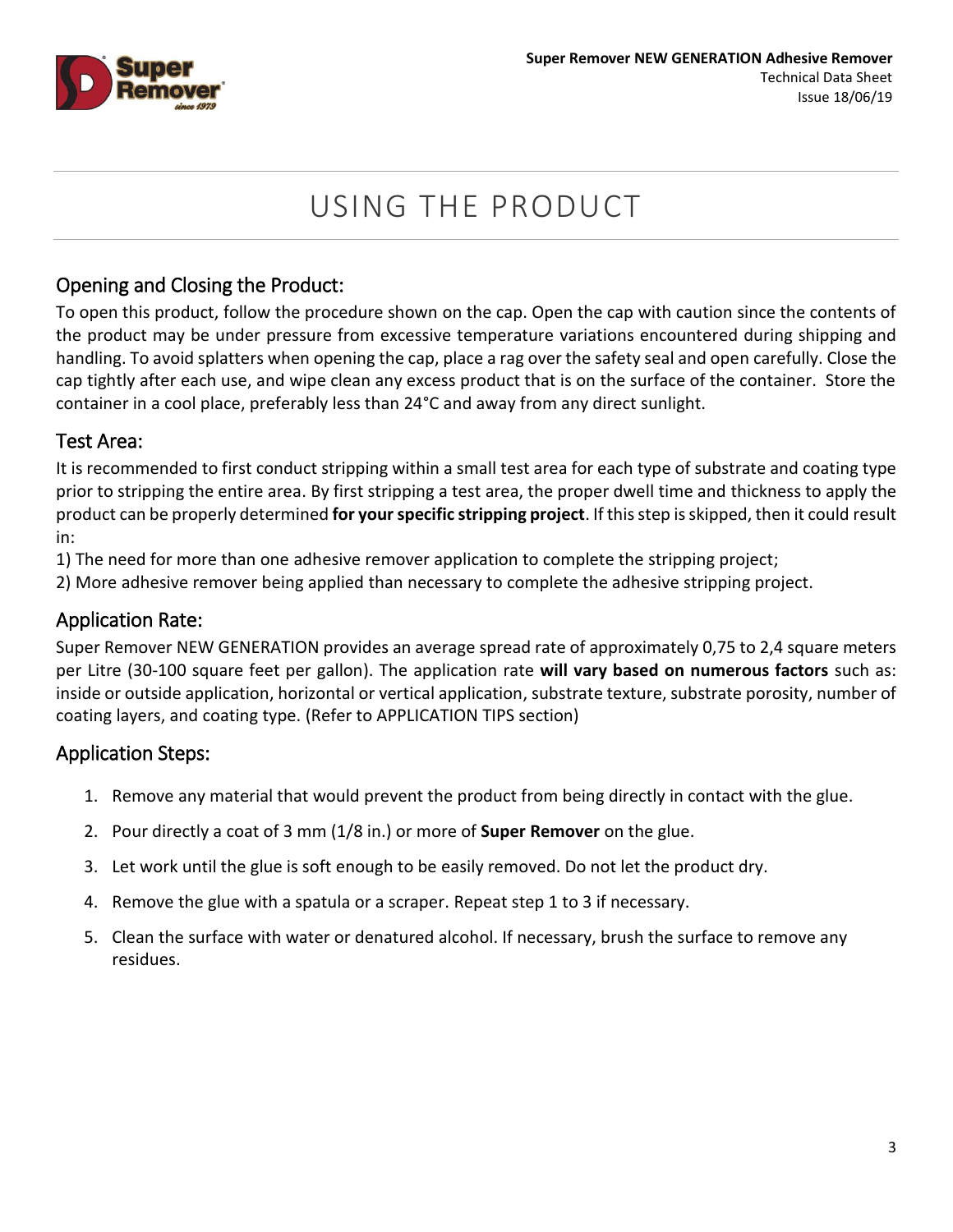

### Application Tips:

- For very resistant adhesives, apply a plastic film (saran wrap, garbage bag, painter's plastic tarp) over the adhesive remover. The plastic film will prevent the adhesive remover from drying and stay active for at least 12 hours. Let it sit for several hours or overnight.
- $\checkmark$  For vertical application, best performance is obtained if the product is cold, if your room temperature is below 24°C the viscosity will be ideal. If the product is too hot it will become more liquid. If desired, place the Super Remover NEW GENERATION in its original container in the refrigerator, make sure the cap is closed and well tightened and make it cool down for 1 or 2 hours, this will raise the viscosity.
- $\checkmark$  In a case of a moveable surface, place the surface to be stripped horizontally. This way the product will remove more adhesive in a single application.
- $\checkmark$  For best results, scratch the surface of the adhesive before applying the product, it will help the product to penetrate the adhesive faster.
- $\checkmark$  If you poured a thick layer of adhesive remover, the stripping residues should still be wet. You can immediately reuse the product to cover another surface to be stripped. The second application will not be as effective but will remove most of the adhesive. For best result, pour a fresh layer of adhesive remover over it.

## AFTER USING THE PRODUCT

#### Disposal:

Consult your municipality's regulations on the safe disposal of adhesive and adhesive remover residues, including soiled rags and containers.

### Limited warranty:

Since the seller and the manufacturer do not have any control over the condition and method of application the warranty covers only the replacement of Super Remover NEW GENERATION professional grade product. For any problem, do not return the product to the retailer. Please write to us at [info@superremover.com](mailto:info@superremover.com) or call our tollfree number 1 866-772-2948.

### Further Information:

For tips, questions, information or guidelines before using this product, feel free to contact us by calling our tollfree number 1 866-772-2948 or, visit our website. A safety data sheet is also available on our website in the product section.